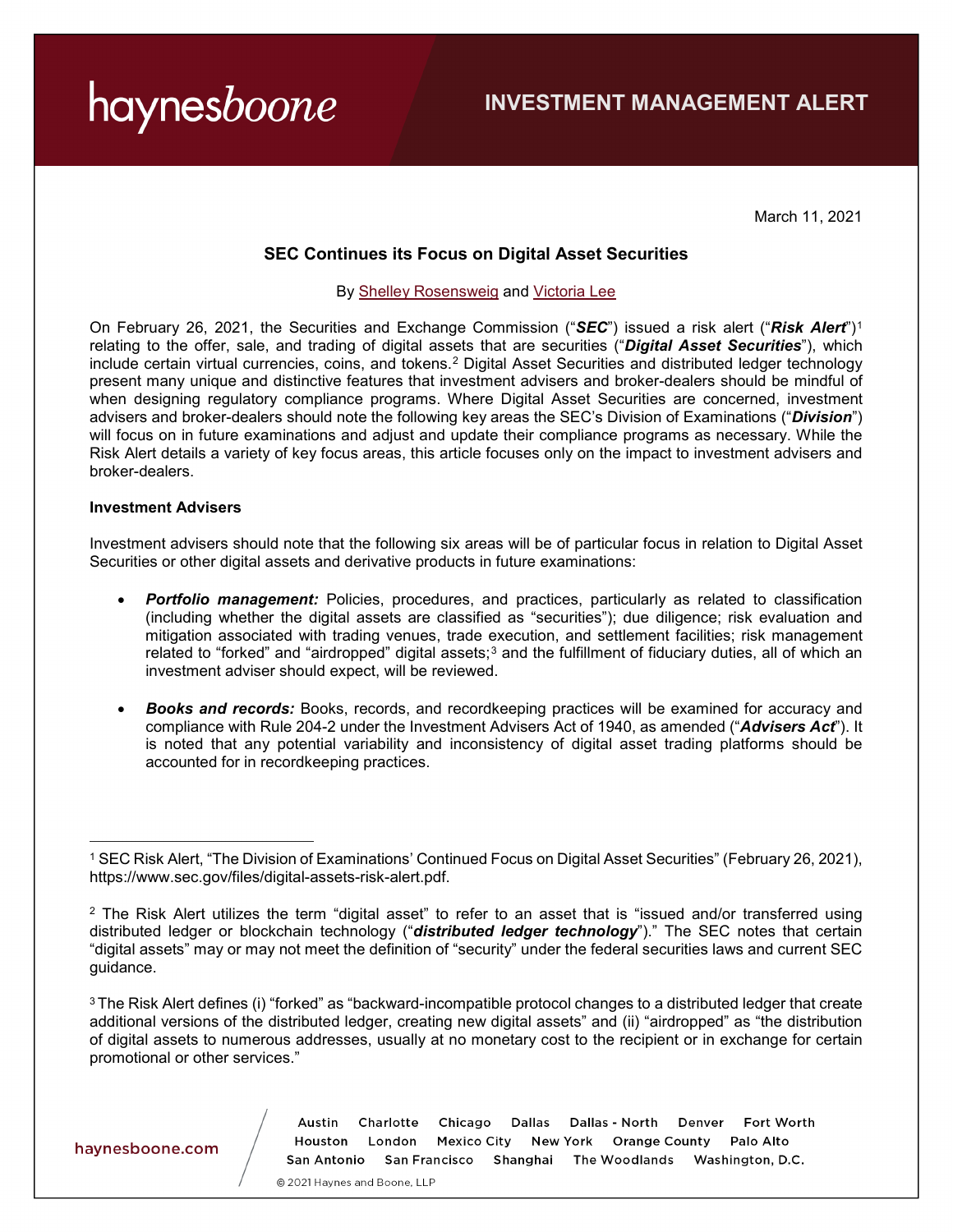# haynesboone

- *Custody:* Risks and practices related to the custody of digital assets will be examined, and where applicable, for compliance with the SEC's custody rule<sup>[4](#page-1-0)</sup>. Note that regardless of the methods used to store digital assets, unauthorized transactions (including any theft of digital assets), safekeeping controls, storage, business continuity plans where personnel are granted exclusive access to private keys and methods used to evaluate harm if such keys are lost, as well as the reliability and security procedures related to software and hardware wallets, will be reviewed.
- *Disclosures:* Disclosures to investors describing the unique risks, complexities, underlying technology, technical, legal, market, and operational risks, price volatility, illiquidity, valuation methodology, relatedparty transactions, and conflicts of interest as related to digital assets will be examined.
- **Pricing client profiles:** Valuation methodologies and related disclosures, advisory fee calculations, and the impact valuation practices have on advisory fees as related to digital assets will all be examined.
- *Registration issues:* Compliance matters related to appropriate registration, calculation methods associated with regulatory assets under management, characterization of digital assets in pooled vehicles, and any elected exemption from investment company registration will be reviewed.

### **Broker-Dealers**

Broker-dealers engaged in the business of effecting transactions in Digital Asset Securities should note that the following six areas will be of particular focus in future examinations in relation to Digital Asset Securities:

- *Safekeeping of funds and operations:* Operational activities, including those unique to the safekeeping and custody of Digital Asset Securities, will be examined.
- *Registration requirements:* Broker-dealers' and any affiliated entities' compliance with SEC and FINRA registration requirements will be reviewed (i.e., whether the appropriate entity effecting transactions in Digital Asset Securities is registered as a broker-dealer).
- *Anti-Money Laundering (*"*AML*"*):* Compliance with AML obligations, procedures, controls, and documentation regarding Digital Asset Securities will be reviewed.
- *Offerings:* Performance of due diligence and disclosures made to customers as related to the offering of Digital Asset Securities will be examined.
- *Disclosure of conflicts of interest:* The existence and disclosures of conflicts of interest, and the requisite compliance policies and procedures enforced to address them as related to Digital Asset Securities will be examined.
- *Outside business activities:* Compliance processes of broker-dealers in connection with any outside business activities or outside securities activities of its registered representatives related to any digital assets will be reviewed.

<span id="page-1-0"></span> $\overline{a}$ <sup>4</sup> Rule 206(4)-2 under the Advisers Act.